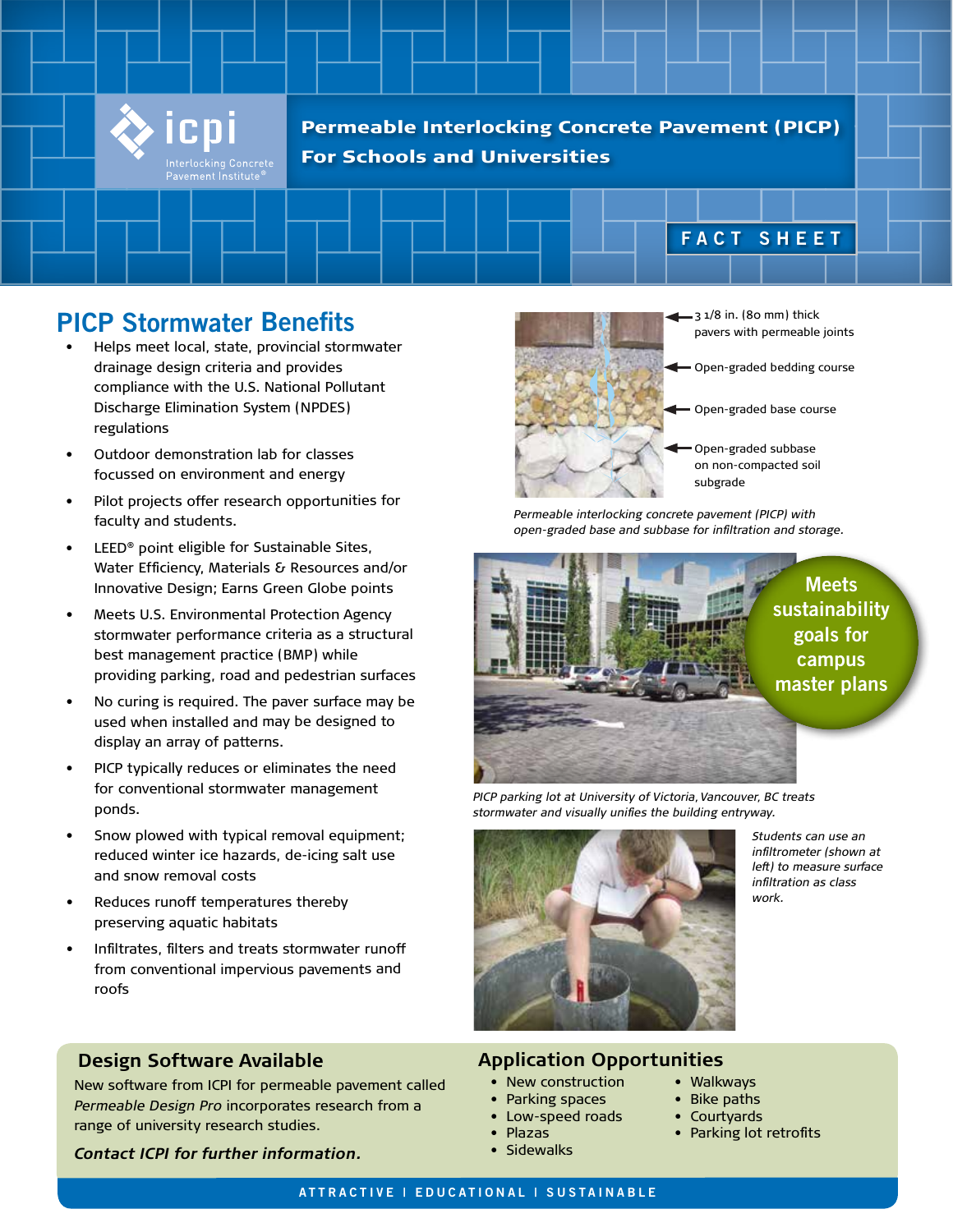# **Application Examples School Campus**



*Parking lot treats stormwater and reduces runoff at Tacoma Community College*

### **PICP Meets LID Goals**

- Conserves on-site space: roads, parking, stormwater infiltration and retention all combined into the same space creating more green space or building opportunities
- Preserves wooded areas that would otherwise be cleared for stormwater detention or retention ponds
- Increases site infiltration that helps maintain pre-development runoff volumes, peak flows and time of concentration
- Promotes tree survival and growth
- Contributes to urban heat island reduction through evaporation and reflective, light colored pavers
- Highly visible, cost-effective exemplary demonstration of a cornerstone LID technique for public and private development



*Permeable joint material consisting of small aggregates allows infiltration of stormwater.*

# **PERMEABLE INTERLOCKING CONCRETE PAVEMENT: A LOW IMPACT DEVELOPMENT TOOL**

#### **PICP Supports LID Principles**

- 1. Conserve vital ecological and natural resources: trees, streams, wetlands and drainage courses
- 2. Minimize hydrologic impacts by reducing imperviousness, conserving natural drainage courses, reducing clearing, grading and pipes
- 3. Maintain pre-development time of concentration for runoff by routing flows to maintain travel times and discharge control
- 4. Provide runoff storage and infiltration uniformly throughout the landscape with small, on-site decentralized infiltration, detention and retention practices such as permeable pavement, bioretention, rain gardens, open swales and roof gardens
- 5. Educate the public and property owners on runoff and pollution prevention measures and benefits





*PICP lot eliminates need for detention basin at Dominican University, Chicago.*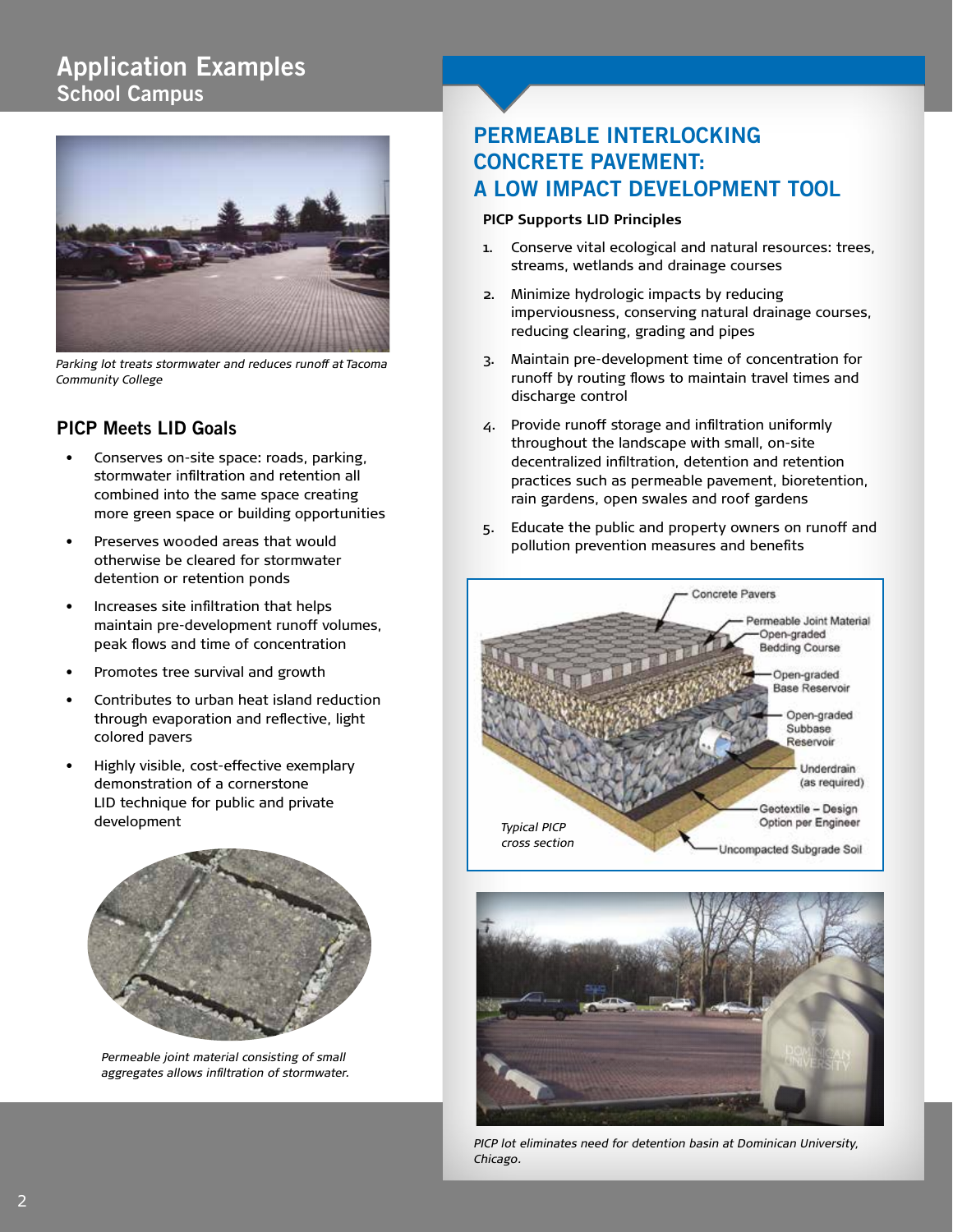# **University Campus—An Instructional Opportunity**

### **Integrate Permeable Pavement into the Curriculum!**

PICP makes a useful instructional tool for engineering, architecture, landscape architecture and construction students. The outdoor classroom provides a demonstration site to monitor performance and maintenance aspects and can have a lasting impact on students as they move into their careers.



*PICP under bleachers at the U.S. Naval Academy in Annapolis, MD provides structural support and on-site infiltration.*



*Multiple permeable pavement materials monitored by university students in Kinston, NC.*









Base construction uses locally available materials. Pavers are delivered ready to place, joints filled, compacted and ready for traffic.





*Mechanical installation equipment accelerates construction; typical 5,000 sf (500 m2)/machine/day. After placement, joints and/or openings filled with small aggregate and pavers are compacted.*

**ICPI Civil Engineering University Curriculum Available** (www.icpi.org/university/)

#### **Instructional Modules include:**

Module 1: Introduction Module 2: Materials and Standards Module 3: Road Design Module 4: Construction Methods Module 5: Maintenance and Management Module 6: Life-Cycle Cost Analysis Module 7: Airport Pavement Design Module 8: Port and Industrial Pavement **Module 9: Permeable Pavement Design**